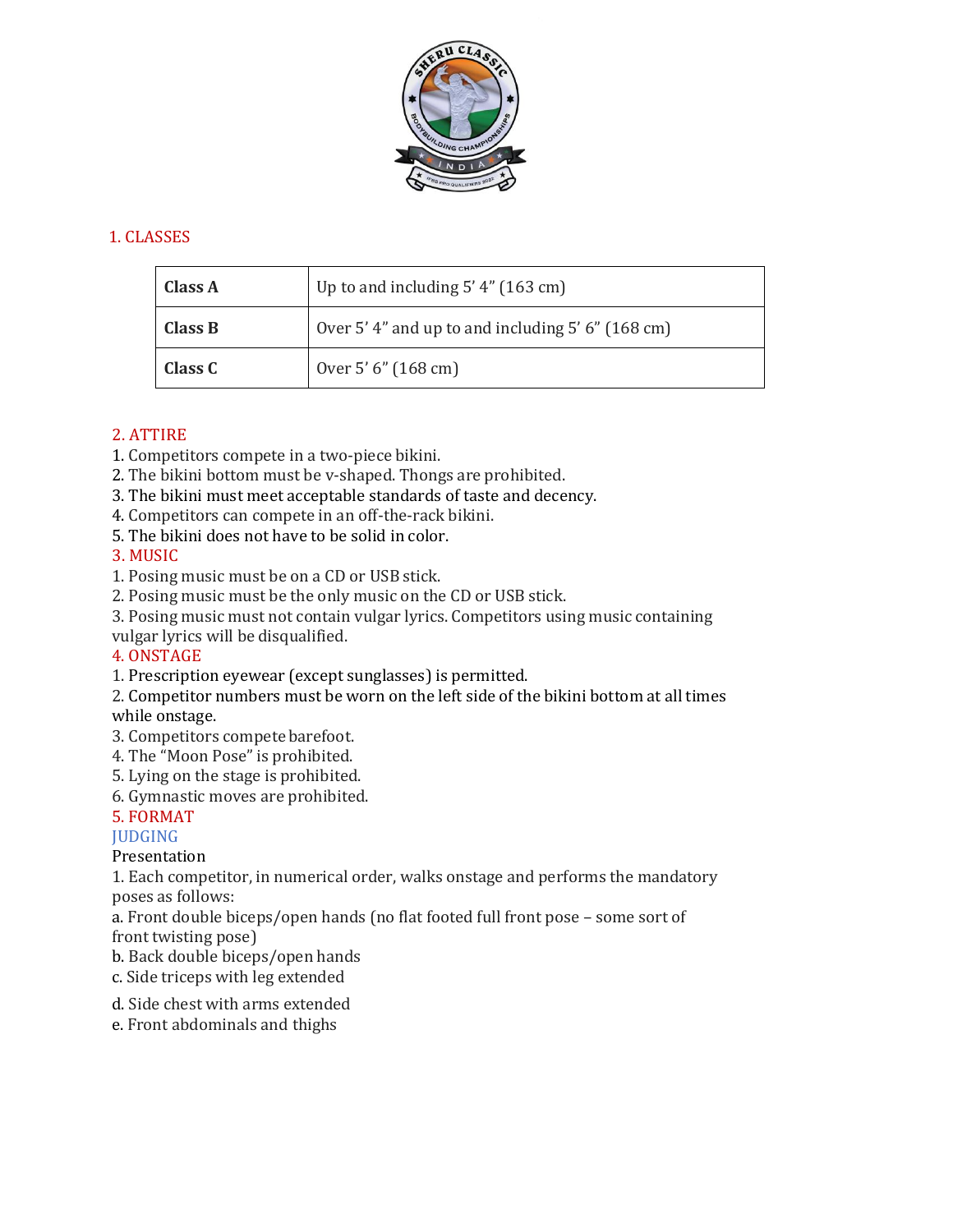

2. The competitor has up to 60 seconds to perform the mandatory poses. A 10-second warning will be given.

3. Depending on the number of competitors in the class, each competitor may be directed to:

a. exit the stage until the entire class has performed the mandatory poses at which time the entire class is called back onstage; or

b. line up along diagonal lines on the sides of the stage.

### Comparisons

1. The Head Judge will call the competitors, in small groups and in numerical order, to center stage to perform the quarter turns and mandatory poses.

2. In the call-outs, the Head Judge will direct specific competitors to perform the quarter turns and mandatory poses. Judges will have the opportunity tocompare competitors against each other.

### FINALS

Routine

1. Competitors are called onstage individually in numerical order to perform a posing routine to music of the competitor's choice.

2. The length of the posing routine is a maximum of 60 seconds.

3. Depending on the number of competitors, the promoter and Head Judgemay decide that only the top finalists shall perform their posing routine.

Confirmation (if necessary\*)

Competitors are called onstage and, under the direction of the Head Judge, are compared in groups while performing the quarter turns and mandatory poses. \*The judging panel, at its sole discretion, reserves the right to re-judge using a Confirmation round.

Posedown (overall title only)

The top finalists take part in a 60-second posedown.

### 6. SCORING

1. The Judging is scored 100%.

2. Ties are broken using the Relative Placement method.

# **Comments on Judging**

*The Women's Physique division has been created to provide a platform for women who enjoy weight training, contest preparation and competing. Competitors should display a toned, athletic physique showcasing femininity, muscle tone, and the beauty and flow of the physique.*